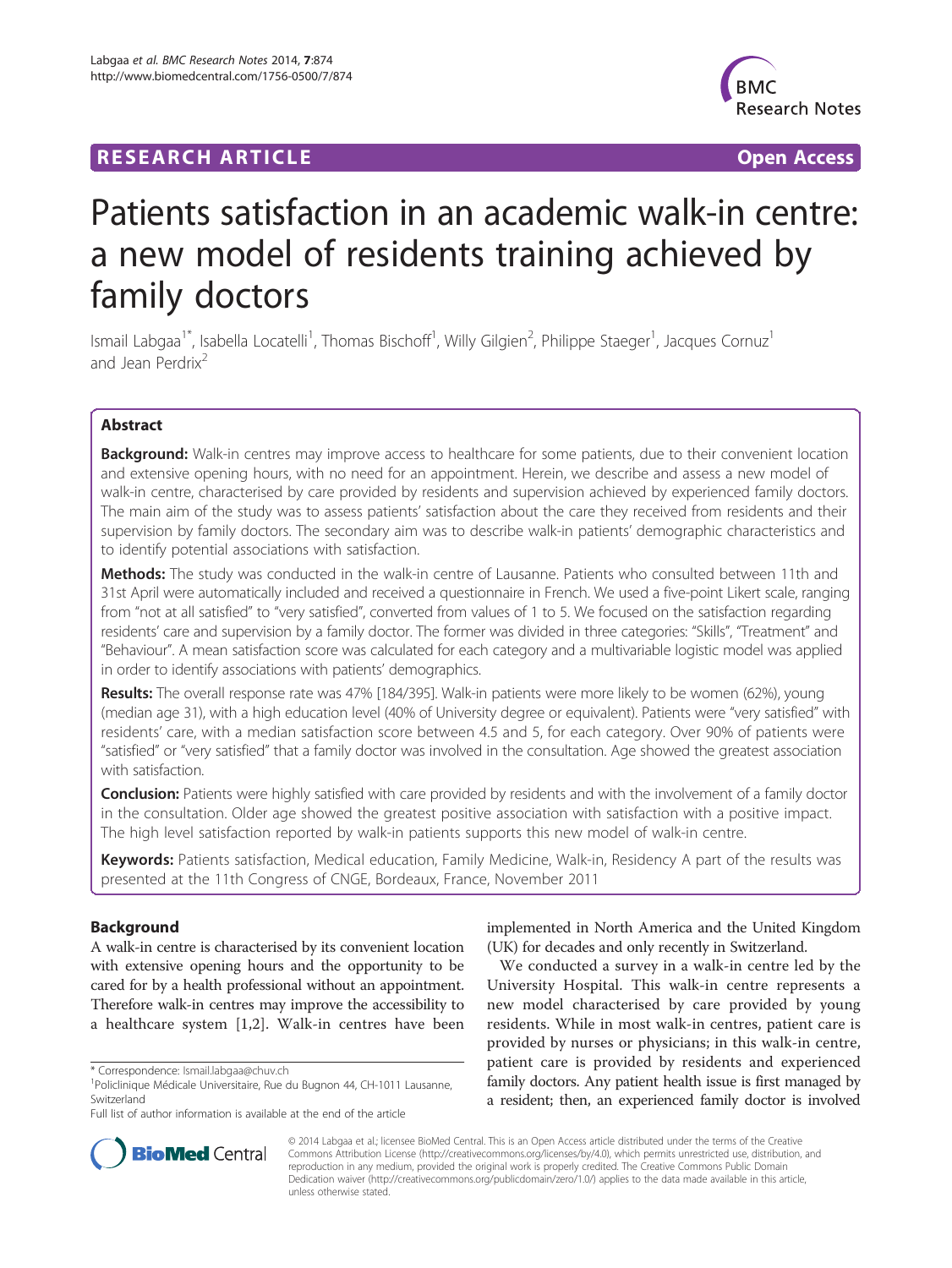by supervising and teaching the resident. Although academic outpatient clinics have been described in Switzerland and in other countries [\[3,4](#page-3-0)], this system is described for the first time herein, in a walk-in setting. The main aim of the study was to assess patients' satisfaction with care provided by residents and with the involvement of a family doctor.

Patients' satisfaction has been used as an indicator of performance of healthcare systems [\[5,6](#page-3-0)] but remains a questionable indicator for quality of received care [\[7,8](#page-3-0)]. Moreover, patients' satisfaction may have an impact on major outcomes. Previous studies have demonstrated the impact of satisfaction on adherence to treatment, which may contribute to better care [[9,10\]](#page-3-0).

Global satisfaction is mainly associated with receiving the expected medical care and being treated well by a doctor [[11](#page-3-0)].

We also aimed to describe patients' demographics and to identify if there are associations between demographics and satisfaction.

## Methods

The study was conducted at the Permanence PMU-FLON of Lausanne, a walk-in centre managed by the Policlinique Médicale Universitaire. The data collection was performed between April 11th and April 31st 2011. Patients consulting during the study period were automatically included and received postal correspondence explaining the study purpose with the questionnaire and a pre-paid return envelope. Non-respondents were sent an identical study pack, two weeks after the initial mailing.

The questionnaire assessed patients' characteristics and their satisfaction regarding practical aspects of the walk-in centre (data not shown) and regarding received care. Questions were taken or adapted from existing validated questionnaires [\[12-14\]](#page-3-0). A five-point Likert scale was used for questions about satisfaction. The scale, from "not at all satisfied" to "very satisfied", was numerically converted from 1 to 5 [\[15](#page-3-0)].

We performed descriptive statistical analyses for the socio-demographic characteristics.

Analyses were focused on patient satisfaction about received care, which included satisfaction with care provided by residents and satisfaction with supervision by a family doctor. The former was assessed using 13 items while the latter was assessed by a single item, investigating whether patients were satisfied with the involvement of a family doctor in the consultation. Care provided by residents was divided in three categories: "Skills", "Treatment" and "Behaviour". These categories and their respective items are detailed in Additional file [1:](#page-3-0) Table S1.

Satisfaction about the three above mentioned categories was calculated as a mean satisfaction score about the concerned items. For instance, a subject reporting to be "Satisfied" (=4) for items "Attention", "Clinical assessment"

and "Communication"; and "Very satisfied" (=5) for "Explanations", had a global (mean) satisfaction for the Skills category of  $(4 + 4 + 4 + 5)/4 = 4.25$ . In case of missing item in a category, the satisfaction was calculated as the mean of non-missing items in this category. For each satisfaction category, we also constructed a dichotomous variable, taking value one whether a patient reported "very satisfied" to all items of the category, and zero otherwise. A multivariable logistic model was applied, in order to determine associations of the above dichotomous variable with socio-demographic characteristics for each satisfaction category. In the model, a weight was attributed to each patient proportionally to the number of non-missing items defining the satisfaction. Moreover, a sensitivity analysis was performed in order to test the robustness of our results with respect to a different dichotomization of the satisfaction variable. In this analysis we defined satisfaction as taking value one if the mean satisfaction over the different items defining the category was greater than 4, i.e. the patient was at least "satisfied" on average of the respective items. We used R program (v 2.11.1, [http://www.r-project.](http://www.r-project.org/) [org/](http://www.r-project.org/)) for descriptive statistics, graphics, and logistic models.

All study related data were anonymously treated. The study received the approval from the ethics committee of the State of Vaud, Switzerland (Protocol 492/13).

#### Results

#### Socio-demographic characteristics

The overall patients' response rate was 47% (184/395). Walk-in patients were characterised by a preponderance of women (62%), Swiss citizens (65%), and young patients (median age 31). Respondents were more likely to be women with respect to non-respondents (71% vs. 54%), to have Swiss citizenships (72% vs. 58%) and to be older (median age 36 vs. 28). Married patients accounted for 29%, without statistical difference between respondents and non-respondents. Information about education degree and working condition was only available for respondent: 40% of respondent patients had a high education level (university or equivalent) and more than 80% were working or student (Additional file [2](#page-3-0): Table S2).

#### Patients' satisfaction with care provided by residents

As described in Additional file [3:](#page-3-0) Table S3, satisfaction with care provided by residents was divided in three categories: "skills", "treatment" and "behaviour". Figure [1](#page-2-0) shows the satisfaction distribution for each category. All distributions were strongly asymmetric to the left, with medians between 4.5 and 5, that corresponds to a satisfaction level between "satisfied" and "very "satisfied".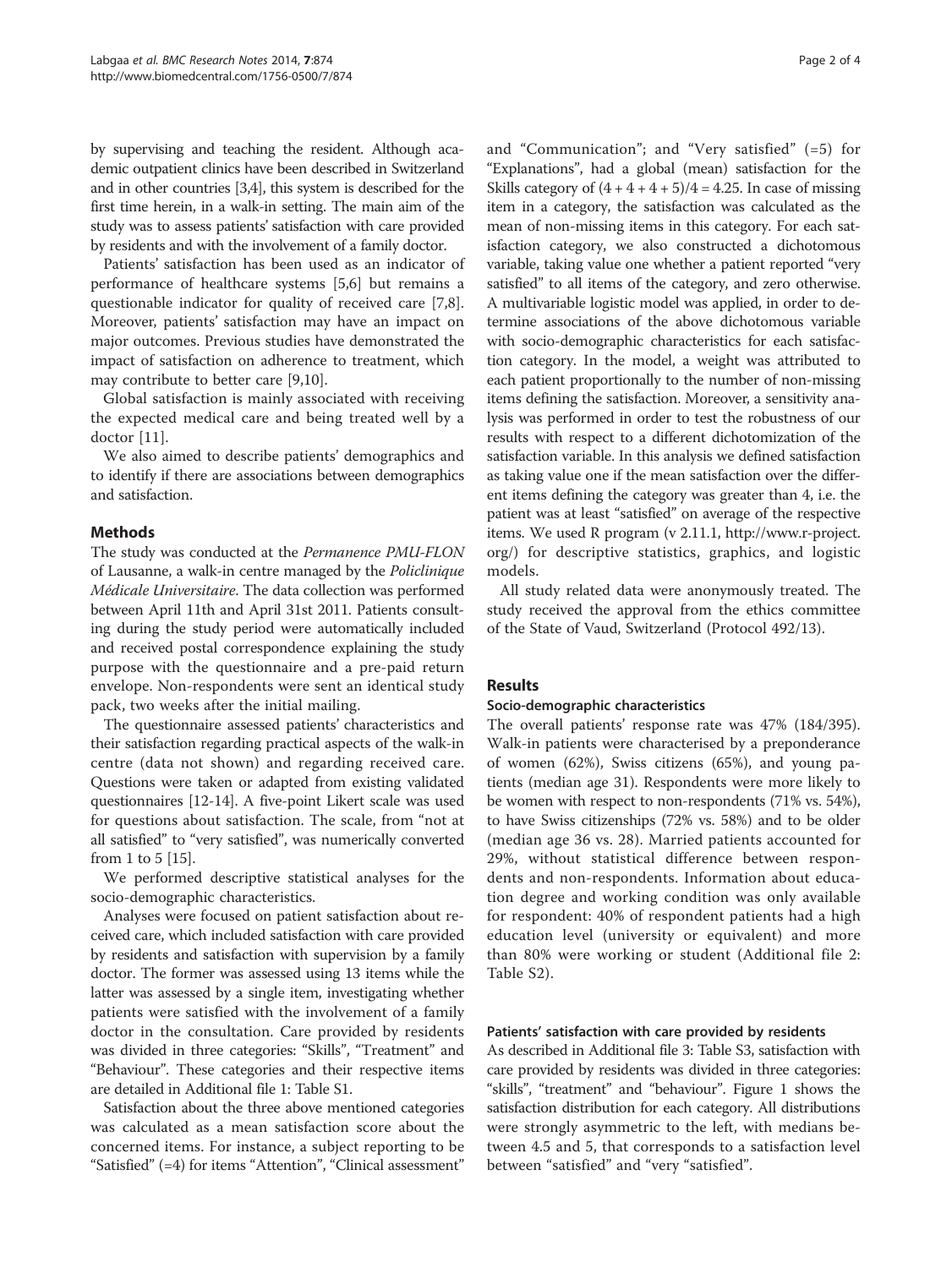<span id="page-2-0"></span>

# Patients' satisfaction with supervision of residents by family doctors

More than 95% (141/152) of walk-in patients were "satisfied" or "very satisfied" that a family doctor had taken part in the management of their health issue (Figure 2).

# Associations between patients' demographics and satisfaction

Studied characteristics were: age, gender, education, profession and nationality. Older age, female gender and higher education were the patients characteristics associated with higher satisfaction (Additional file [3:](#page-3-0) Table S3). Herein, satisfaction was re-defined as a dichotomous variable, taking value one if a patient was "very satisfied" on each item defining the category, and zero otherwise. For gender, we noted a trend for women being more frequently "very satisfied" than men  $(OR >1)$ , with a statistically significance for the supervision system (OR: 2.7; 95% CI: 1.25-5.97). Older patients reported higher satisfaction levels than younger ones (ORs between 1.35 (Social skills) and 1.48 (Treatment), with 10 years age unit). We also highlighted an association between education level and higher satisfaction. Patients who received a high level of education showed a trend towards higher satisfaction. This positive association was significant for "skills" (OR: 2.06; 95% CI: 1.06-4.16) and "treatment" (OR: 2.77; 95% CI: 1.30-6.29), while a trend was observed for "supervision system" (OR: 2.09; 95% CI: 0.99-4.53). Although dissatisfaction's rate was law (16% on average), the results of our



sensitivity analysis were comparable to the ones shown in Additional file [3](#page-3-0): Table S3.

#### Discussion and conclusions

This study described a unique and innovative system of walk-in centre with care provided by residents taught by experienced family doctors. Patients reported high levels of satisfaction with care provided by residents. They were also satisfied with the involvement of a family doctor in the consultation. Age, gender and level of education showed associations with high satisfaction, which was described in other studies [\[16](#page-3-0)].

Our study has some limitations. Although generally comparable to respondents, non-respondents displayed a lower rate of women, a lower rate of Swiss citizenship and a younger median age. Hence, sampling bias may have been introduced. Furthermore, patients who did not speak French could not respond to the questionnaire, which could have also led to selection bias. The rate of missing data was acceptable. Moreover, missing data were considered in the multivariable model by attributing a weight based on the number of non-missing data composing the category.

In a review of the literature about walk-in centres in 2003, Salisbury C and Munro J described similar demographic characteristics, with walk-in patients more likely to be women, young and in some form of employment [[1](#page-3-0)]. Studies reported high levels of satisfaction among walk-in patients in the United States (USA) [[17,18\]](#page-3-0), Canada [[19](#page-3-0)-[21\]](#page-3-0) and in the UK [\[22\]](#page-3-0). Patients' satisfaction reported